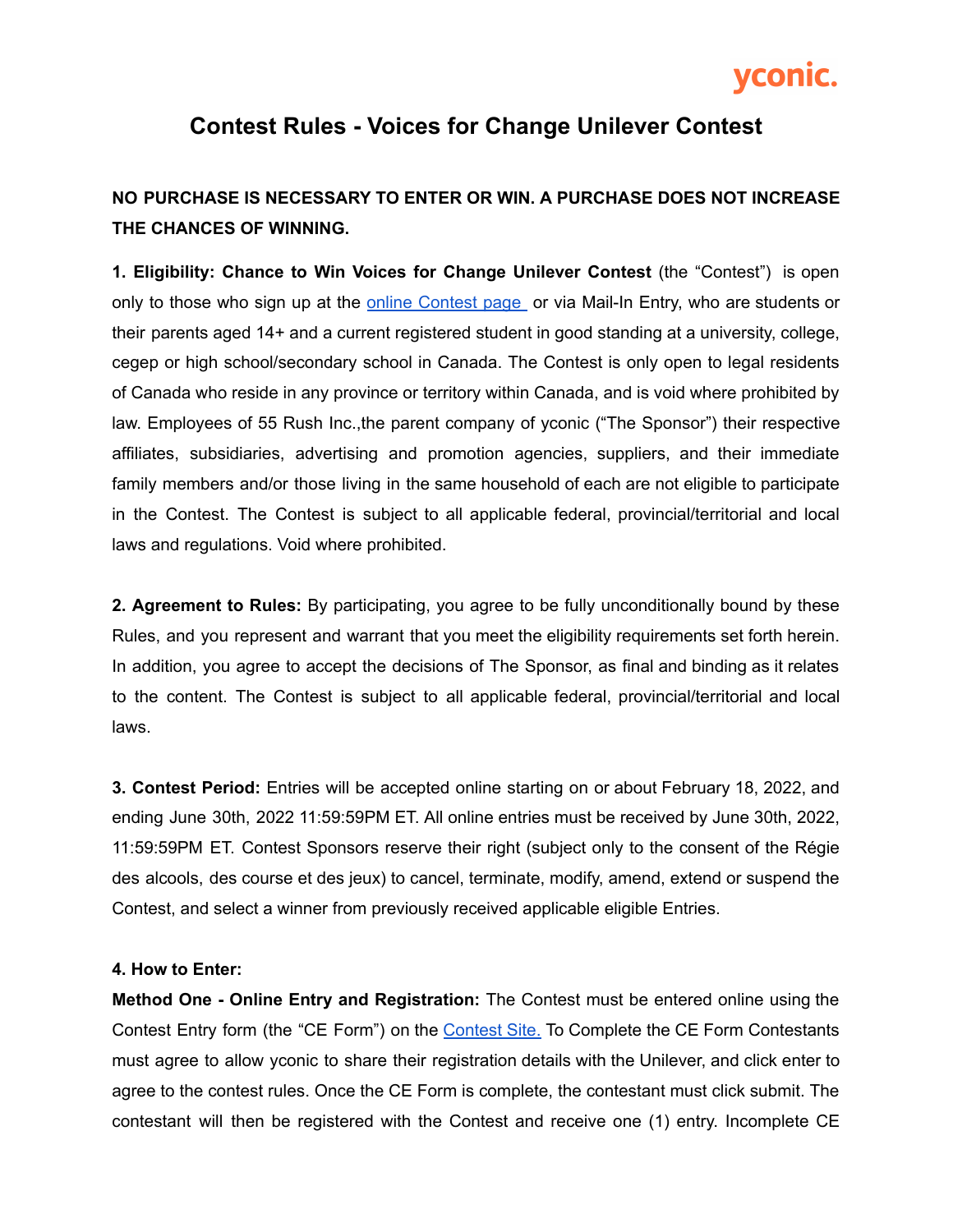## vconic.

Forms or CE Forms with false information will be deemed as invalid and will be disqualified. Only fully completed CE Forms with valid information received by the Sponsor's servers during the Contest Period will be accepted for entry into this Contest. One (1) additional Contest Entry may be earned by answering the question on the CE form for a maximum of two (2) possible entries into the contest. Entries must fulfill all Contest requirements, as specified, to be eligible to win a prize. Entries that are not complete or do not adhere to the rules or specifications may be disqualified at the sole discretion of The Sponsor. You may not enter more times than indicated by using multiple email addresses, identities or devices in an attempt to circumvent the rules. If you use fraudulent methods or otherwise attempt to circumvent the rules your submission may be removed from eligibility at the sole discretion of The Sponsor**.**

**Method Two – Mail In Entry - No Purchase Necessary:** If a contestant does not wish to enter online, the contestant may: print his/her first name, last name, email address, telephone number, complete mailing address (including postal code) and signature on a plain white piece of paper (no larger than 8.5 by 11 inches) and mail it (in an envelope with sufficient postage), to the Sponsor, at: yconic Contest Administrator, 301-312 Adelaide St. W., Toronto, ON M5V 1R2 Attn: Chance to Win Voices for Change Unilever Contest. Upon receipt and verification of a contestant's complete entry request in accordance with these Rules, the contestant will receive 2 entries into the Contest. To be eligible, all mail-in entry requests must be received during the Contest Period in a separate envelope bearing sufficient postage (i.e. mass mail-in of entry requests in the same envelope will be void). The Sponsor will not be responsible or liable for any lost, stolen, delayed, illegible, damaged, misdirected, insufficient postage, late or destroyed mail-in Contest entry requests.

**5. Prizes:** There is a total of one (1) Prize available to be won consisting of one (1) \$1,000 gift card to The U Shop [\(https://theushop.ca/](https://theushop.ca/)). Total estimated retail value of the prize package is \$1,000. All amounts in these Rules are in Canadian dollars. The prize is non transferable. Any and all prize related expenses, including without limitation any and all federal, provincial/territorial and/or local taxes shall be the sole responsibility of the winner. No substitution of prize or transfer/assignment of prize to others or request for the cash equivalent by the winner is permitted. Acceptance of prize constitutes permission for The Sponsor to use the winner's name, likeness, and entry for purposes of advertising and trade without further compensation, unless prohibited by law.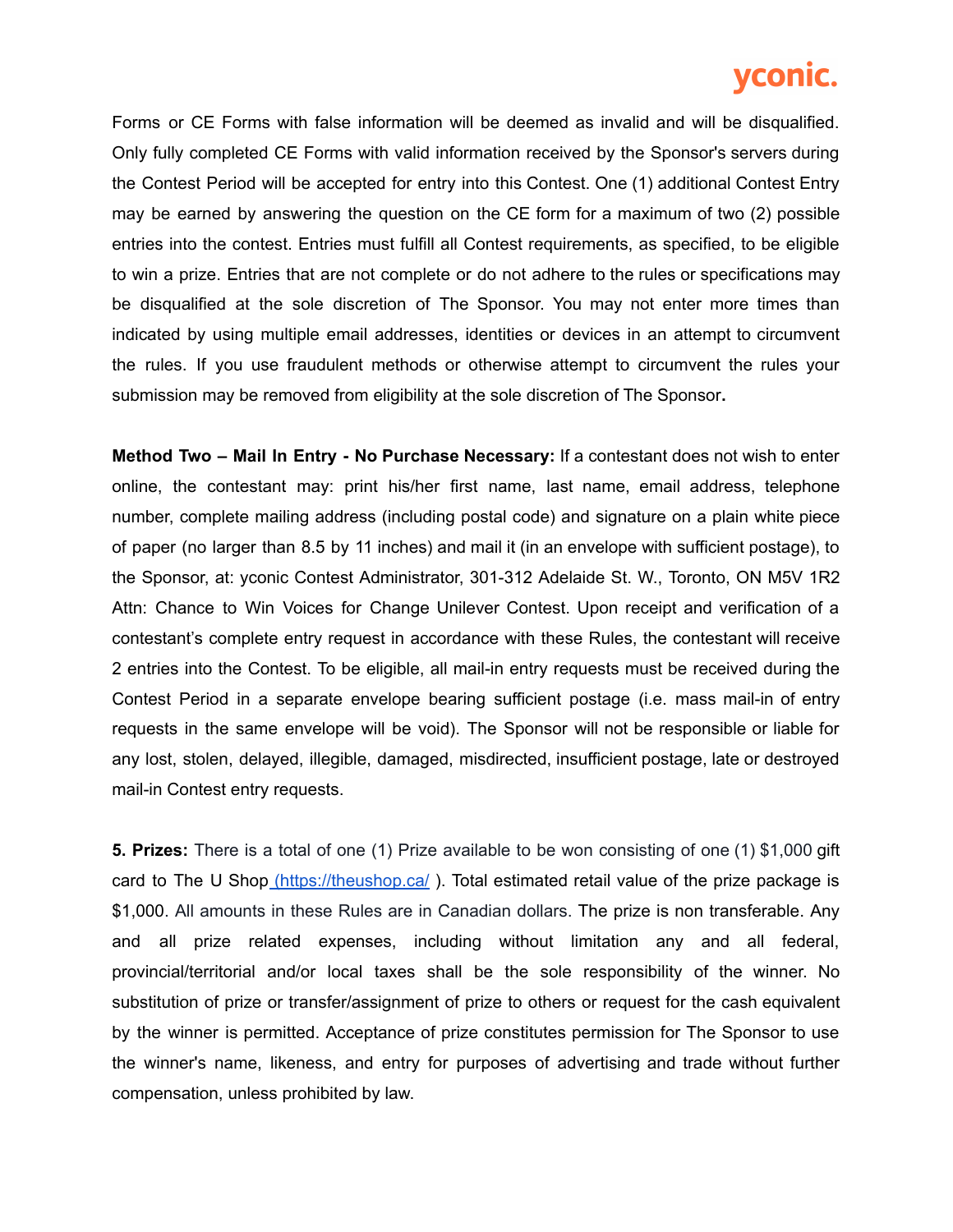

**6. Odds:** The odds of winning depend on the number of eligible entries received.

**7. Winner selection and notification:** The winner of the Contest will be selected in a random drawing under the supervision of the Sponsor on or about July 4th, 2022 at 2:00PM ET. The winner will be notified via email within two (2) days following the winner selection. The Sponsor shall have no liability for the winner's failure to receive notices due to winners' spam, "other" inbox or other security settings or for winners' provision of incorrect or otherwise non-functioning contact information. If the selected winner cannot be contacted, is ineligible, fails to claim the prize within five (5) days from the time award notification was sent, does not correctly answer the mathematical skill testing question in the manner prescribed, or fails to timely return a completed and executed declaration and releases as required, prize may be forfeited and an alternate winner selected.

The receipt by winner of the prize offered in this Contest is conditioned upon compliance with any and all federal and provincial/territorial laws and regulations. ANY VIOLATION OF THESE OFFICIAL RULES BY ANY WINNER (AT SPONSOR'S SOLE DISCRETION) WILL RESULT IN SUCH WINNER'S DISQUALIFICATION AS WINNER OF THE CONTEST AND ALL PRIVILEGES AS WINNER WILL BE IMMEDIATELY TERMINATED.

**8. Prize Delivery:** The Sponsor or its representatives will send the prize(s) to the confirmed Prize winner at his/her registered address. Please allow six (6) to eight (8) weeks for delivery of same.

**9. Rights Granted by you:** By entering this content you understand that yconic, anyone acting on behalf of yconic, or its respective licensees, successors and assigns will have the right, where permitted by law, without any further notice, review or consent to print, publish, broadcast, distribute, and use, worldwide in any media now known or hereafter in perpetuity and throughout the World, your entry, including, without limitation, the entry and winner's name, portrait, picture, voice, likeness, image or statements about the Contest, and biographical information as news, publicity or information and for trade, advertising, public relations and promotional purposes without any further compensation.

**10. Terms:** The Sponsor reserves the right, in its sole discretion to cancel, terminate, modify or suspend the Contest should (in its sole discretion) a virus, bugs, non-authorized human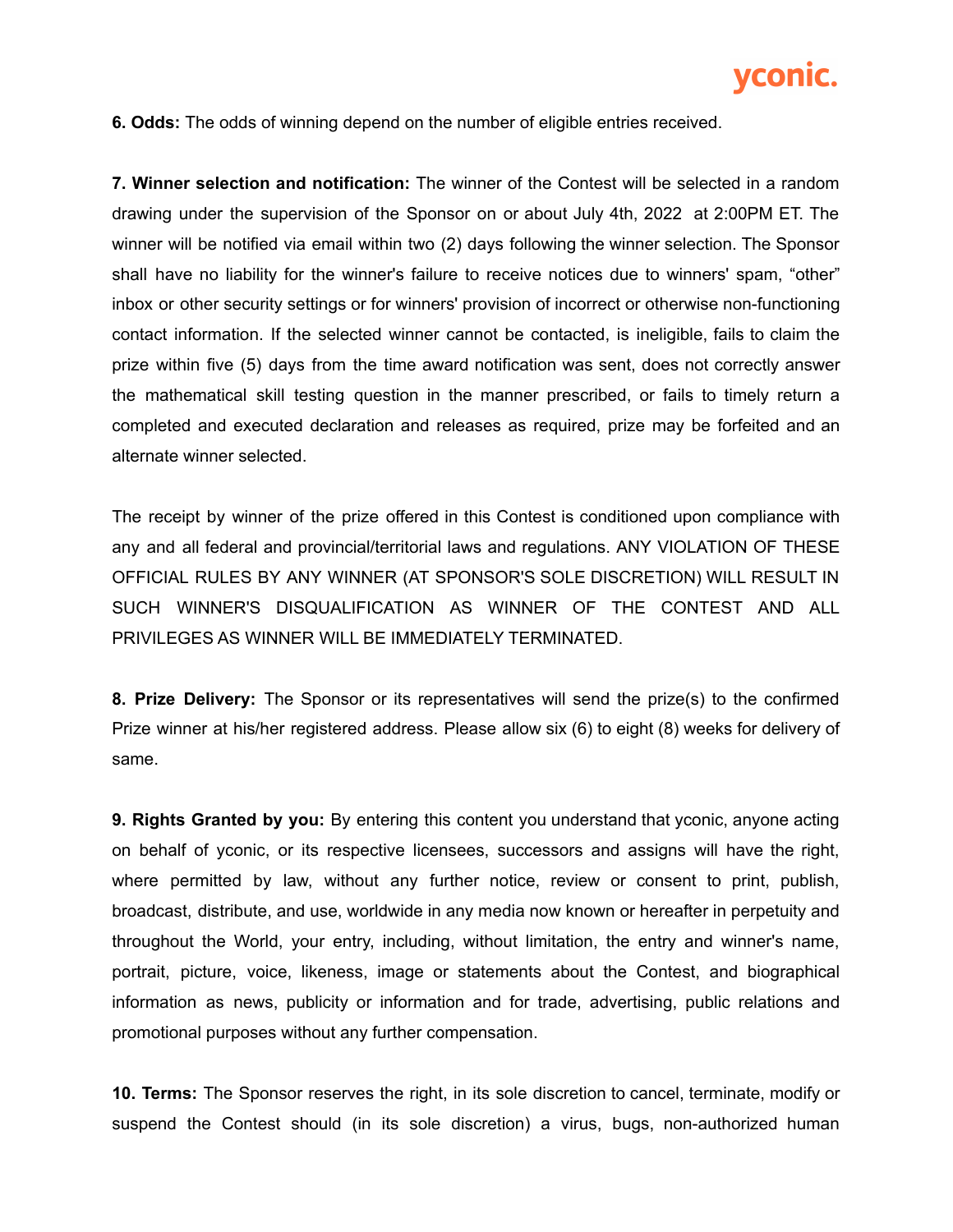## vconic.

intervention, fraud or other causes beyond its control corrupt or affect the administration, security, fairness or proper conduct of the Contest. In such case, The Sponsor may select the recipients from all eligible entries received prior to and/or after (if appropriate) the action taken by The Sponsor reserves the right at its sole discretion to disqualify any individual who tampers or attempts to tamper with the entry process or the operation of the Contest or website or violates these Terms & Conditions.

The Sponsor has the right, in its sole discretion, to maintain the integrity of the Contest, to void votes for any reason, including, but not limited to; multiple entries from the same user from different IP addresses; multiple entries from the same computer in excess of that allowed by Contest rules; or the use of bots, macros or scripts or other technical means for entering.

Any attempt by an entrant to deliberately damage any web site or undermine the legitimate operation of the Contest may be a violation of criminal and civil laws and should such an attempt be made, The Sponsor reserves the right to seek damages from any such person to the fullest extent permitted by law.

**11. Limitation of Liability:** By entering you agree to release and hold harmless yconic and its subsidiaries, affiliates, advertising and promotion agencies, partners, representatives, agents, successors, assigns, employees, officers and directors from any liability, illness, injury, death, loss, litigation, claim or damage that may occur, directly or indirectly, whether caused by negligence or not, from (i) such entrant's participation in the Contest and/or his/her acceptance, possession, use, or misuse of any prize or any portion thereof, (ii) technical failures of any kind, including but not limited to the malfunctioning of any computer, cable, network, hardware or software; (iii) the unavailability or inaccessibility of any transmissions or telephone or Internet service; (iv) unauthorized human intervention in any part of the entry process or the Promotion; (v) electronic or human error which may occur in the administration of the Promotion or the processing of entries.

**12. Minors:** For greater certainty, where the selected contestant is under the age of majority in his/her province or territory of residence, as a pre-condition to the selected contestant being declared the winner and receiving the prize, the parent or legal guardian of the selected contestant must consent in writing to the selected contestant being declared a winner and receiving a prize and must also sign and return to the Contest Sponsor the Contest Sponsor's